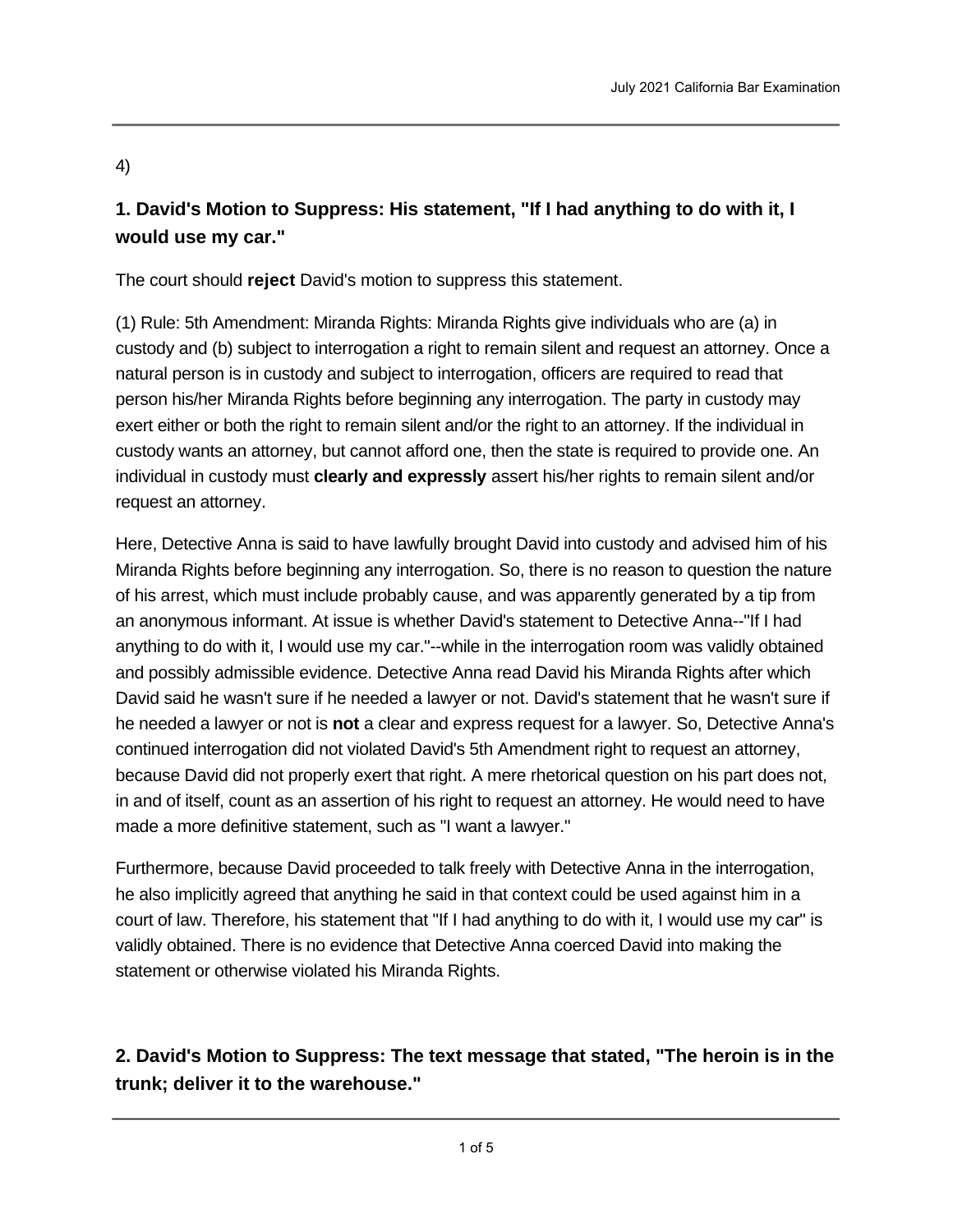The court should **affirm** David's motion to suppress this text message.

(1) Rule: 4th Amendment: Protects against unlawful search and seizure by government officials of constitutionally protected property, including property that is subject to a reasonable expectation of privacy.

Sub-Rule: Automobile Stop: a police officer may stop a vehicle for any justifiable reason, including but not limited to running a traffic light or stop sign, even if the officer's primary reason for making the automobile stop was reasonable suspicion of some other offense for which the officer does not yet have probable cause for arrest.

Here, Officer Baker was made aware earlier in the day of a description of a car matching David's that was believed to be transporting heroin. Officer Baker "saw the car described in the message" and "decided to follow the car to see if the driver would do anything that could justify stopping the car." Officer Baker's behavior in seeing the car, following the car, and waiting to see if the driver of the car would do something to warrant a stop is legal under the 4th Amendment.

a. Pat-Down: An officer has a right to request identification from the driver, to ask the driver to step-out of the vehicle, to pat-down the driver for any possible weapons, and to search the glove compartment and other front-seat compartments for weapons. The pat-down does not allow for the officer to search pockets, grab clothes, or otherwise search beyond plain touch for a possible weapon. The policy to allow officers to self-protect against weapons, but not to unduly infringe on the privacy of the individual.

Here, Officer Baker asked the driver, who was David, to get out of the car. This is legal under the 4th Amendment. Officer Baker's was entitled to do a pat-down of David to search for weapons, but was not entitled to seize items that were clearly not weapons, such a cell phone. Here, Officer Baker violated David's 4th Amendment rights in two ways: (1) Officer Baker has likely done pat-downs before and is familiar with the size, shape, and feel of a cellphone in someone's pocket. A cellphone is not a weapon, for purposes of the 4th Amendment search and seizure, and probably should not have been taken. Even if it *was* permissible for Officer Baker to seize David's cellphone, he violated David's 4th Amendment right to a reasonable expectation of privacy by opening the phone and reading the text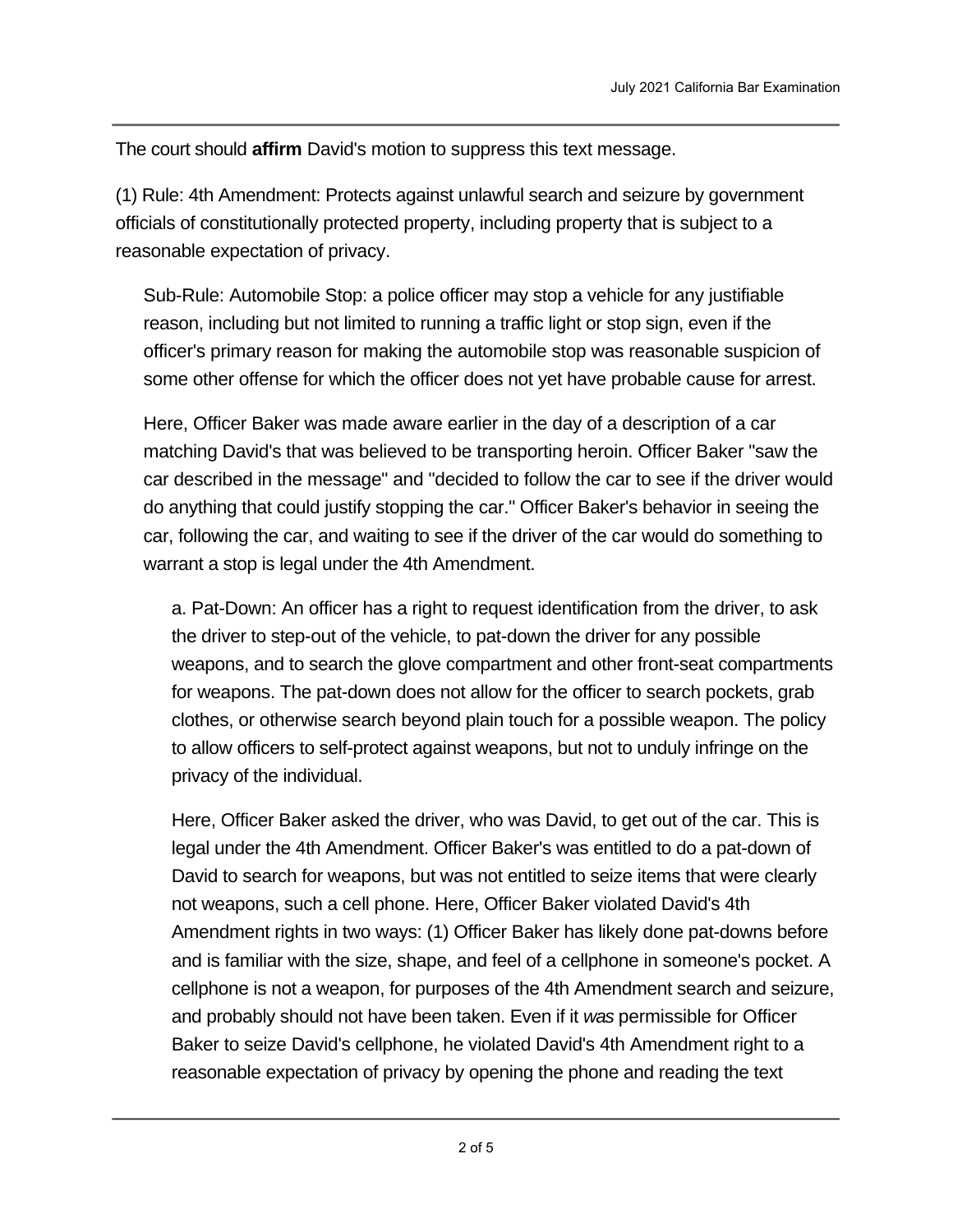message.

b. Reasonable Expectation of Privacy (REOP): natural humans are protected under the 4th Amendment from search and seizure that infringes a reasonable expectation of privacy. While cellphones can be seized and the cellphone itself may be considered evidence (i.e., maybe there are fingerprints or blood on the exterior shell of the cell phone), the contents of the cellphone are protected by the 4th Amendments REOP. Here, Officer Baker violated David's reasonable expectation of privacy by (1) turning on the cell phone which was presumably turned off; (2) seeing a text message icon; (3) clicking the icon; and (4) finding and reading a text message on the phone. The fact the the text message was incriminating does not negate Officer Baker's violation of David's 4th Amendment REOP protection.

## **3. David's Motion to Suppress: The heroin found in the trunk of the car.**

The court should probably **affirm** David's motion to suppress the heroin found in the trunk of his car.

(1) Rule: 4th Amendment: Protects against unlawful search and seizure by government officials of constitutionally protected property, including property that is subject to a reasonable expectation of privacy.

(a) Sub-Rule: Automobile Stop: Upon an initial stop of an automobile, the officer may pat-down the driver and any passengers and search the passenger's compartment of the car for weapons. The officer **may not** complete a search and/or seizure of the entire vehicle.

Here, Officer Baker validly stopped David in his car when he ran a red light. After the stop, Officer Baker had a right to ask David to exit the car, to pat-down David for weapons, and to search the passenger compartment for any weapons. Officer Baker did **not** initially have a right to search the contents of David's phone **nor** the entirety of Davids car, including the trunk where the heroin was found.

(b) Sub-Rule: Automobile Search: If an officer has probably cause to arrest a driver of a car after a valid stop of the car (either because the driver broke the law while driving or the officer has a valid arrest warrant for the driver), only **after** the valid arrest can the officer complete a full search and seizure of the car, including opening the trunk and impounding the vehicle.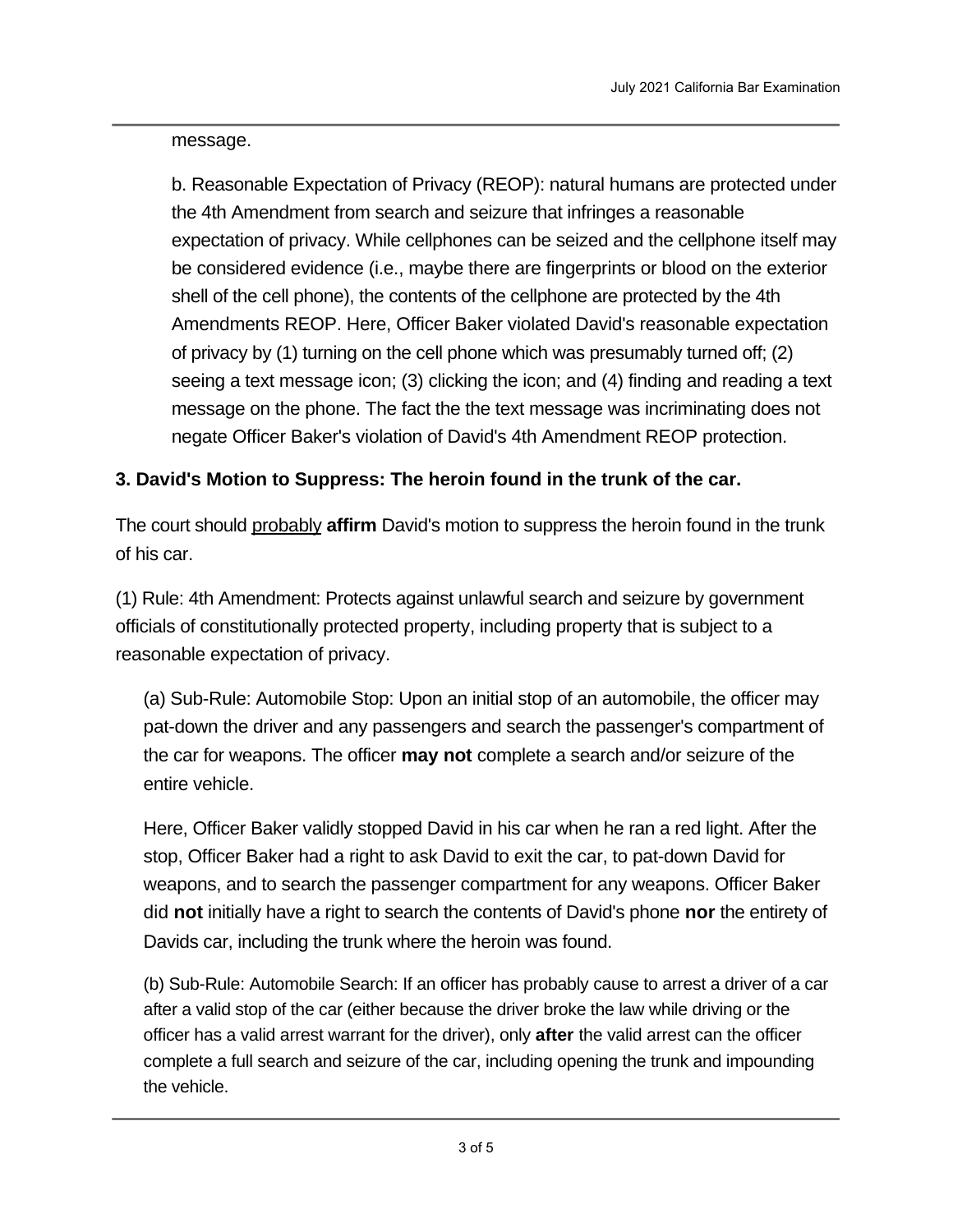Here, Officer Baker searched the trunk of David's car before executing a valid arrest, which violated David's 4th Amendment right to REOP. If Officer Baker had secured probably cause for an arrest upon stopping David (i.e., such as finding an unregistered weapon on his person), **then** Officer Baker could have searched the entirety of David's car, including the trunk, and impounded the car as evidence. In the absence of a valid arrest, the heroin in the trunk, which was found because of an invalid search of the contents of David's found, is **fruit of the poisonous tree** and should be suppressed.

(c) Sub-Rule: Fruit of the Poisonous Tree: Evidence that is found as the result of an illegal search or seizure is inadmissible. If the prosecution can demonstrate that (i) the evidence would have been found anyway or (ii) the evidence found is too removed from the illegal search/seizure, then it may be admissible.

Here, Officer Baker found the heroin in the trunk of David's car because he violated David's 4th Amendment REOP by accessing the contents of David's phone without a valid search warrant and using the contents of David's phone to find the heroin in the trunk.

Rule: Valid Search Warrant: The elements of a valid search warrant include: probably cause; administered by an unbiased magistrate; and particularity of the items to be searched/seized.

Officer Baker would have needed to obtain a valid search warrant--or to have met one of the search warrant exceptions, which in this case might have included plain view, exigent circumstances, or risk-of-loss of evidence--to have been able to access the contents of David's phone or the trunk of the car. Here, Office Baker did not have a valid search warrant. Also, the circumstances most likely did not give rise to one of the relevant search warrant exceptions, for either the phone contents or the trunk of the car: the circumstances were not exigent, the drugs were not in plain view, and there was no obvious risk that the drugs would "disappear" because there was no clear evidence the drugs were present at the scene.

Officer Baker did not have a valid search warrant or search warrant exception to search the contents of David's phone. But-for searching the contents of David's phone, Officer Baker would not have known to search in David's trunk to find the heroin. Because the trunk was searched without a valid search warrant or search warrant exception, without a valid arrest of David, and as a result of an invalid search of the contents of David's phone, the heroin found is a clear case of fruit of the poisonous tree. There is no clear evidence to support that Officer Baker (or any officer for that matter) would have found the heroin in David's trunk regardless of Officer David's invalid search and seizure. And,